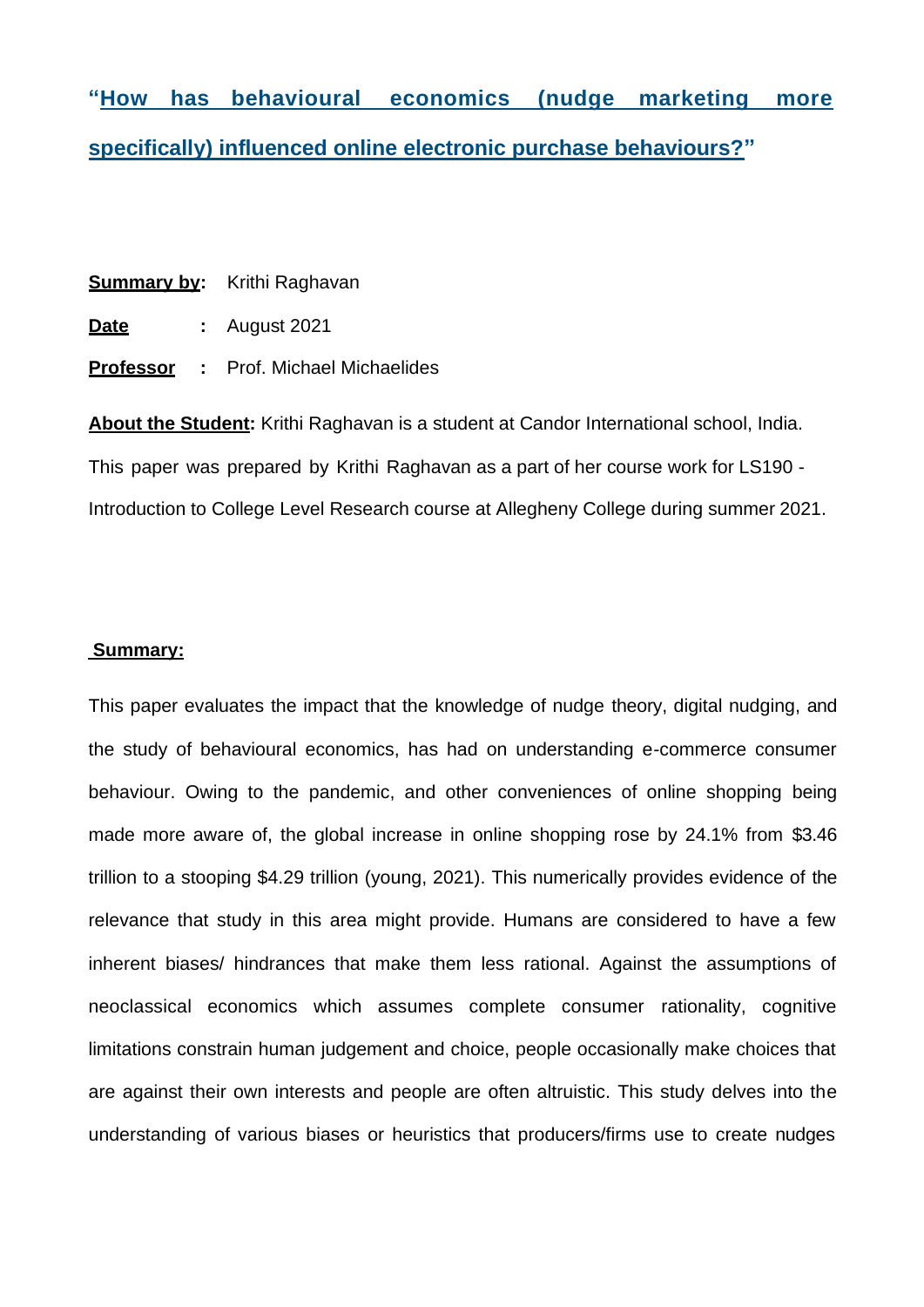and influence consumer behaviour. Availability, representativeness, and anchoring and adjustment heuristics are the specific biases discussed in this paper.

#### **Introduction:**

Behavioural economics ,a field of economics, is the study of psychology as it relates to the economic decision-making processes of individuals and institutions (Kenton, 2020). Although relatively new, and critical of many assumptions that are the fundamentals of most traditional economic theories, the field has been vital in the role of understanding how better to not only devise policies but also have more fruitful outcomes from them, and better respond to and influence consumer behaviour. Neoclassical economics formerly based theories on the fact that individuals are rational utility maximizers, making inferences and decisions on the basis of perfect information. In its current incarnation, behavioural economics arose in the second half of the twentieth century by integrating insights from economics and psychology. It is motivated by the observation that, in practice, individual and collective human behaviour deviates systematically from normative principles of economic behaviour. Humans are characterized by bounded rationality, bounded willpower and bounded self-interest: cognitive limitations constrain human judgement and choice, people occasionally make choices that are against their own interests and people are often altruistic.

The online purchase behaviour on the other hand revolves around understanding of consumer behaviours in the e-commerce economy. The e-commerce economy - a market in which goods and services, or the transmitting of funds or data, are done over an electronic network, primarily the internet (Bloomenthal, 2020) - introduces the ambiguity of the feel and experience of a good/service that a traditional shop would not entail. This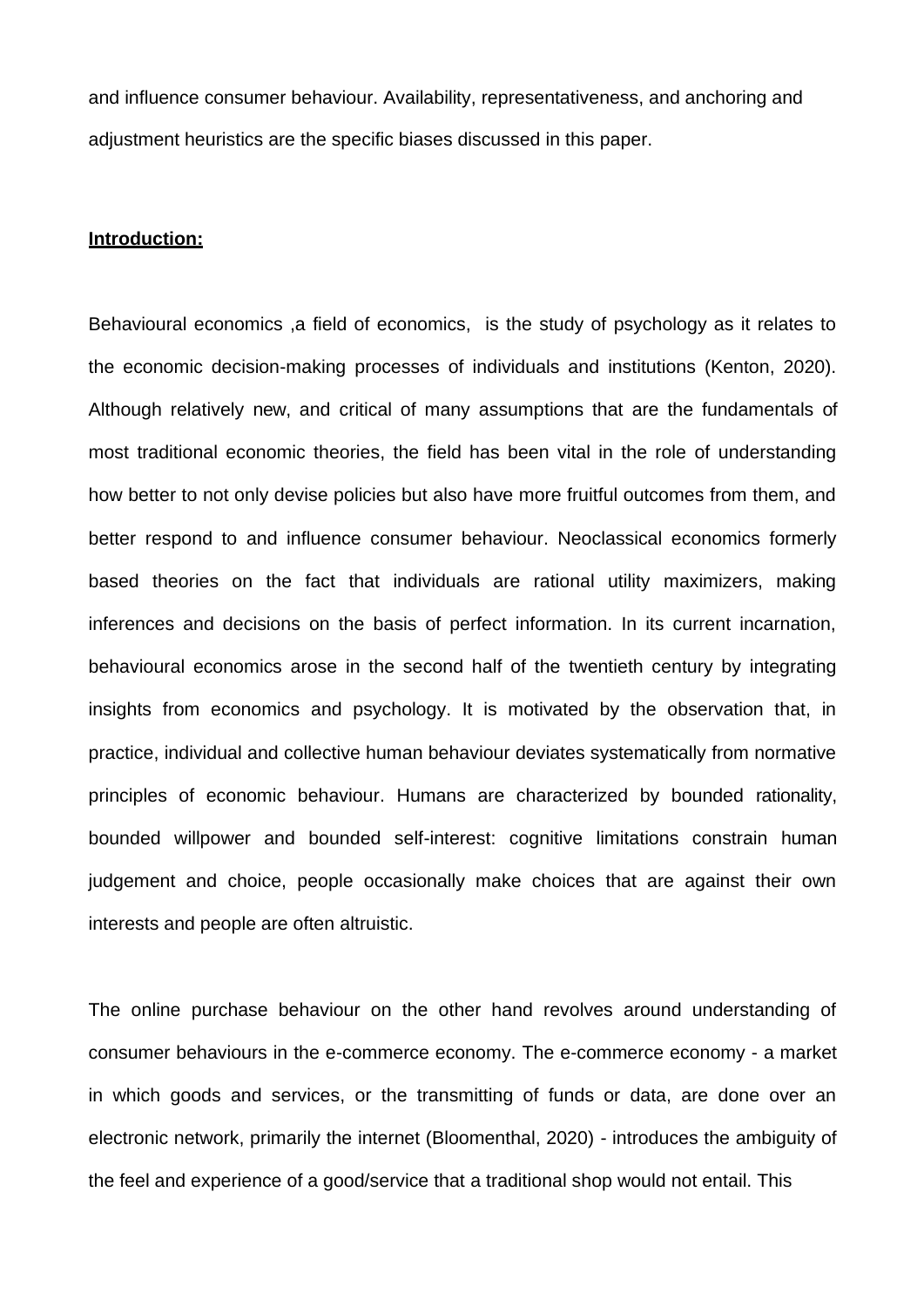essentially means that the behaviour of consumers in such an economy, where other factors like trust and reputation come more into play, are also likely to be much different. Owing to the pandemic, and other conveniences of online shopping being made more aware of, the global increase in online shopping rose by 24.1% from \$3.46 trillion to a stooping \$4.29 trillion (young, 2021). This allows us to understand ,numerically, the growing relevance of e-commerce and how important understanding consumer behaviour could potentially be for producers during this e-commerce bloom. Additionally, Decision making under risk and uncertainty has been one of the most active and interdisciplinary research topics in judgement and decision making (Lowenstein, weber, welch, Hsee, 2001). Research on this topic can therefore contribute largely to a better understanding of this Decision making under risk and uncertainty.

The fast-paced digitalization of our private and professional lives will result in digital nudging extending to other application areas as people will use digital devices to make decisions in more situations and sectors, and the devices themselves will diversify in form and function. New devices will emerge with new interaction and interface design elements, such as kinetics, virtual reality, and holograms, and designers will need to understand the potential behavioral effects of these new technologies on people's judgment and decisionmaking (weinmann, 2016).

Understanding consumer behaviour lets producers and firms gain an insight into what essentially influences a consumer's choices, allowing them to eventually use tools to influence the same underlying psychology of these consumers in a way that proves most beneficial for the firm or producer himself or what he thinks will benefit the consumer the most. This understanding can be gained via the field of economics, whilst the influences can be done via "nudges" or "nudge marketing". Nuding as a concept was put forward by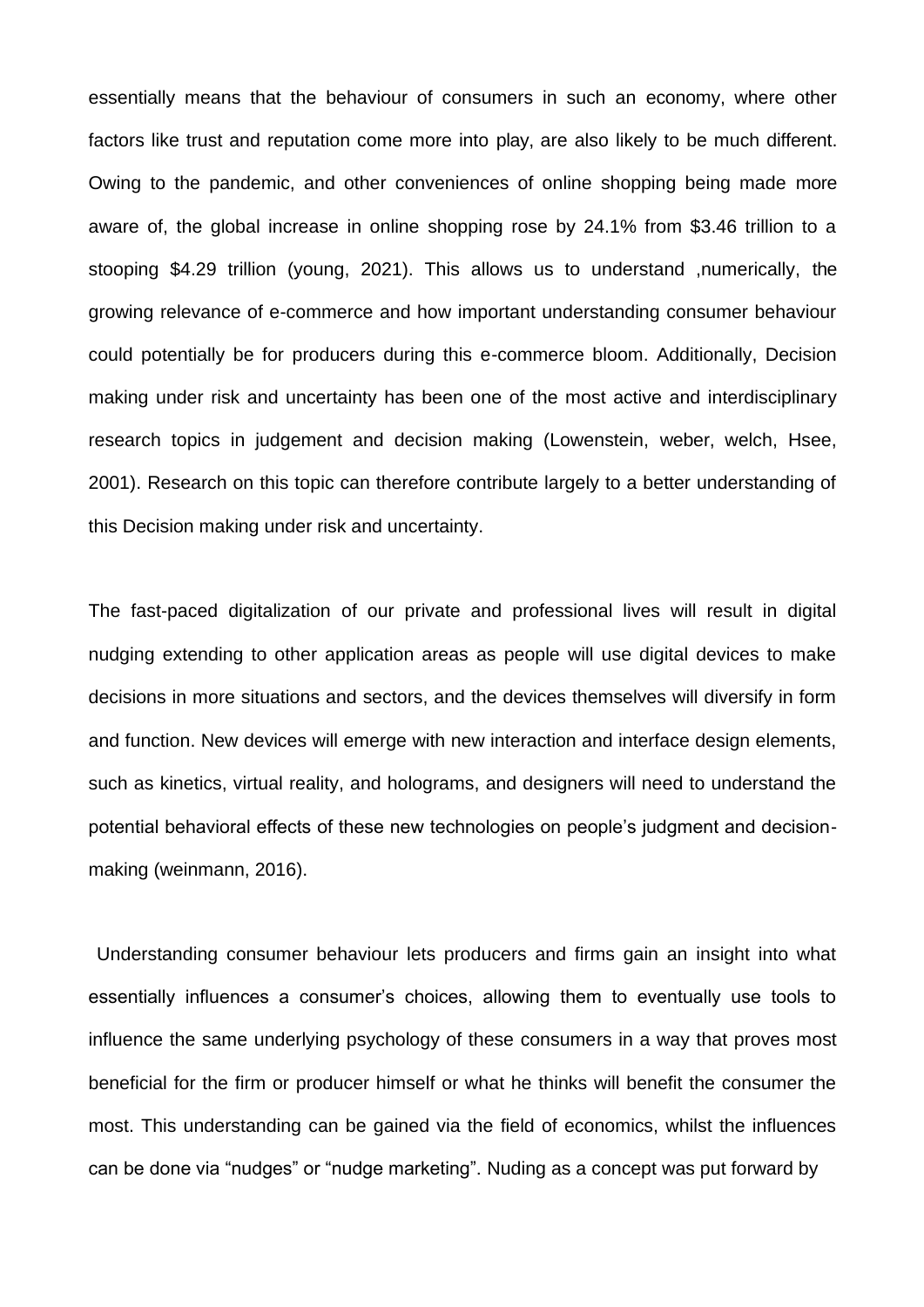Thaler and Sunstein in 2008, and since then digital nudges have been designed to accommodate the increasingly digitised world. This relatively recent research on these topics however means that little in-depth research has been done on it. Studying these signals or 'nudges' help us understand why certain choices and decisions are made and thus enables the design of choices and choice environments (Kesseli, 2021). Nudge marketing refers to deliberately manipulating how choices are presented to consumers. Its goal is to influence what consumers choose, and could be for either the benefit of the producer himself- increase in sales, or for what the producer thinks might benefit the consumer the most. . Examples of nudges could include: default options (that require a significant effort to be made in order to not perform a task - the task that the firm/producer/ government wants you to do), calorie/sugar counts (making a consumer more conscious of their actions) , etc.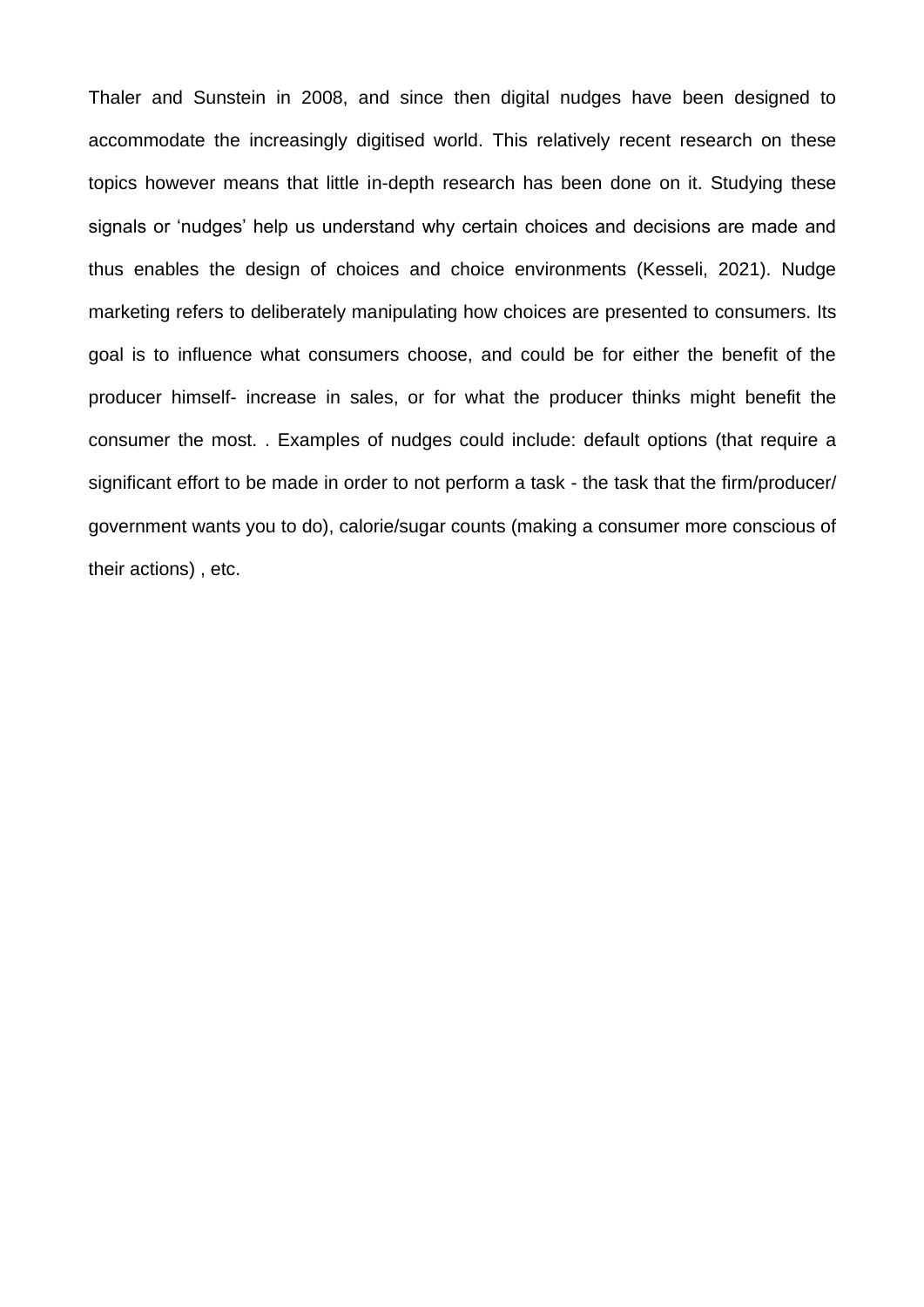#### **Literature review:**

#### **Nudge theory, and digital nudging:**

"The nudge theory" and "digital nudging" are both vital parts of this research. Since this paper aims to evaluate both of their influences on online purchase behaviour, the first section of this literature review will focus on the breakdown of the two.

The nudge theory, set out by Richard Thaler, is a concept in behavioral economics, political theory, and behavioral sciences that proposes positive reinforcement and indirect suggestions as ways to influence the behavior and decision-making of groups or individuals. It proposes that consumer rationality doesn't always hold true and therefore the "biased", "irrational" behaviours of consumers can be influenced by suggestions or "nudges" via different methods. An example of a nudge would be if merit goods like organic fruits and vegetables were kept in a more accessible place than say the chips or cream biscuits. This nudge influences one's underlying psychology unconsciously by presenting the already available choices to them in a way such that they do what they're being influenced to do- consuming merit goods. It is re-designing the already existing choice environment of the consumer in a way that influences the consumer to do what the producer/firm wants them to do. These influences essentially take advantage of the lack of rationality or the presence of biases in the human mind.

Humans are considered to have a few inherent biases/ hindrances that make them less rational: anchoring bias, attentional bias, rule of thumb, status quo, framing effect, etc. The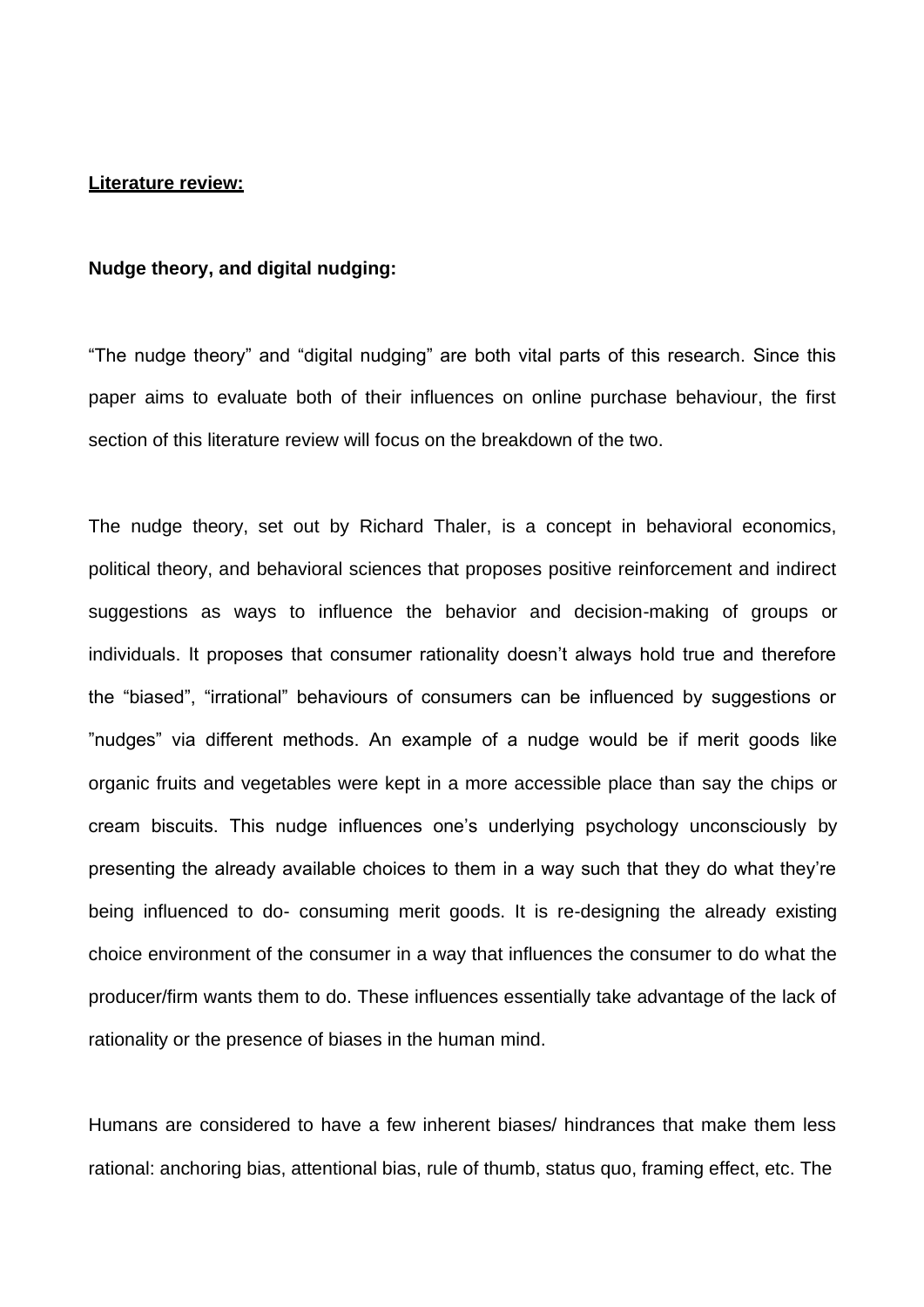common denominator of all of these is the fact that it reduces rationality, allowing firms/ producers to sell their products in different ways as the consumer is not going to make a decision solely based on their self interest and which option will give them the most of that anymore. These biases are more often termed as "heuristics" - mental shortcuts that ease the cognitive load of making a decision. To make effective nudges, heuristics are to be studied in detail as that is essentially what the nudge will take advantage of to influence a consumer.

## **Heuristics: The good, the bad, the biased:**

The heuristics most widely studied within psychology are those that people use to make judgments or estimates of probabilities and frequencies in situations of uncertainty (i.e., in situations in which people lack exact knowledge). Most prominent among these are the availability, representativeness, and anchoring and adjustment heuristics (Hertwig, 2002). To better understand the behavior of economic actors, it thus becomes crucial to find out which heuristic is used under which circumstances (campo, 2016). Why are heuristics a concept in the first place? Economics essentially expects a consumer to be rational in three particular aspects : Ability to rank preferences, consistency in those preferences, and access to perfect information.

With heightened digitalisation, even though access to perfect information (which was considered a shortcoming of the assumption earlier) is getting bridged, the capacity of the human brain cannot accommodate or use that information in a systematic way to make a decision that maximises their self interest. Therefore our brains use mental shortcuts that ease the cognitive load of making a decision- heuristics. The study of **heuristics** in human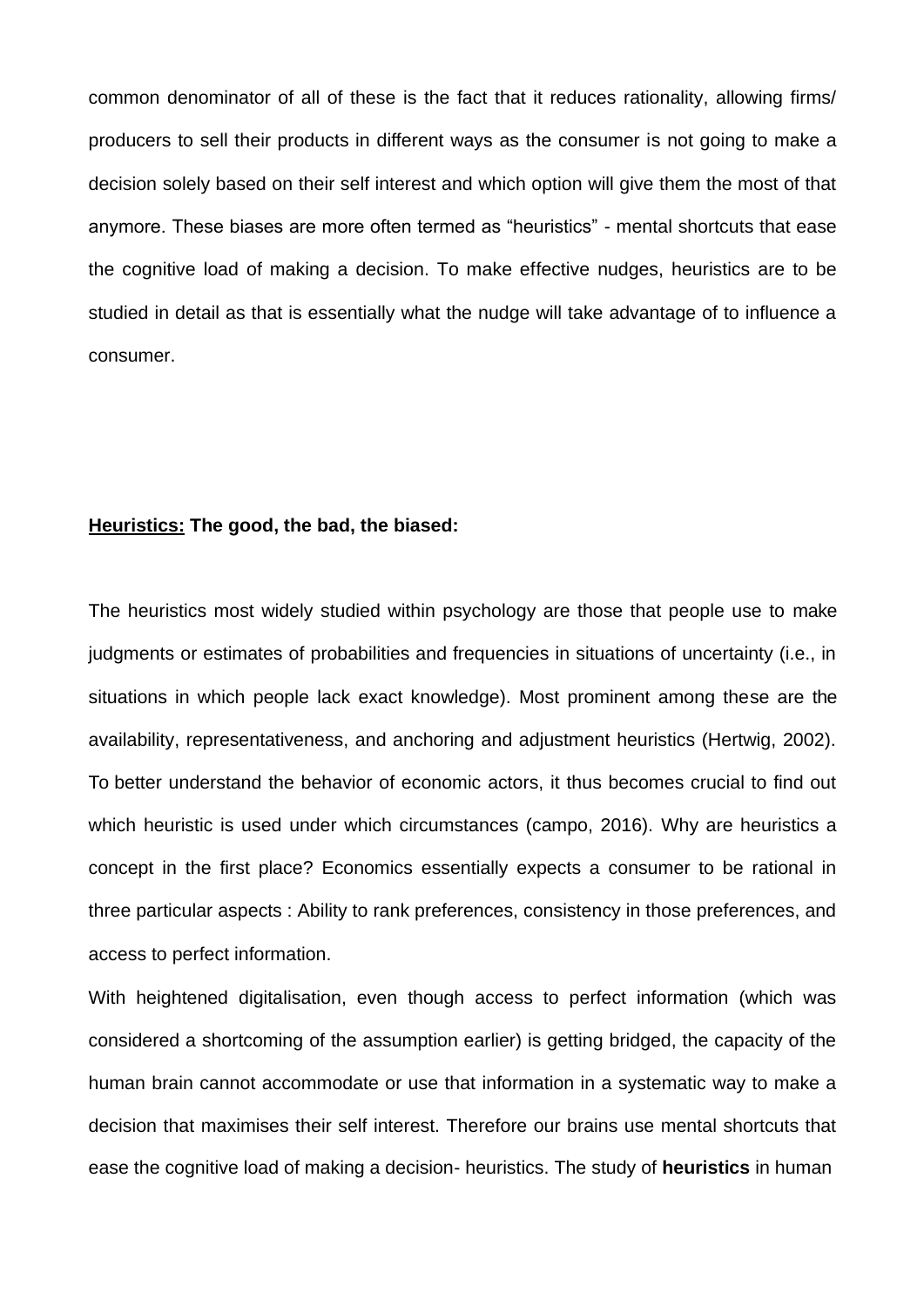decision-making was developed only in the 1970s and the 1980s by the psychologists Amos Tversky and Daniel Kanheman. The paper discusses an in depth analysis of heuristics but also raises the concern of how they are highly economical and usually effective, but also lead to systematic and predictable errors. A better understanding of these heuristics and of the biases to which they lead could improve judgements and decisions in situations of uncertainty. This essentially promoted the study and research of heuristics allowing a better understanding of the framework of the same and a classification of the primary heuristics used today: representativeness, anchoring and adjustment, and availability. These are basically the different shortcuts we use to make decisions.

#### **Digital nudges:**

Digital choice environments are user interfaces – such as web-based forms and ERP screens – that require people to make judgments or decisions. Humans face choices every day, but the outcome of any choice is influenced not only by rational deliberations of the available options but also by the design of the choice environment in which information is presented, which can exert a subconscious influence on the outcome (weinmann, schneider, Jan vom, 2016).

In such a digital space individuals are particularly prone to making even more deficient decisions. Due to the vast amount of information available on the Internet, individuals often fail to process all the relevant details to reach an optimal choice. Instead, individuals often make decisions on screens in a hasty and automated manner (Mirsch, Lehrer, Jung, 2017). While consumer rationality defines that the rationality entails having all of the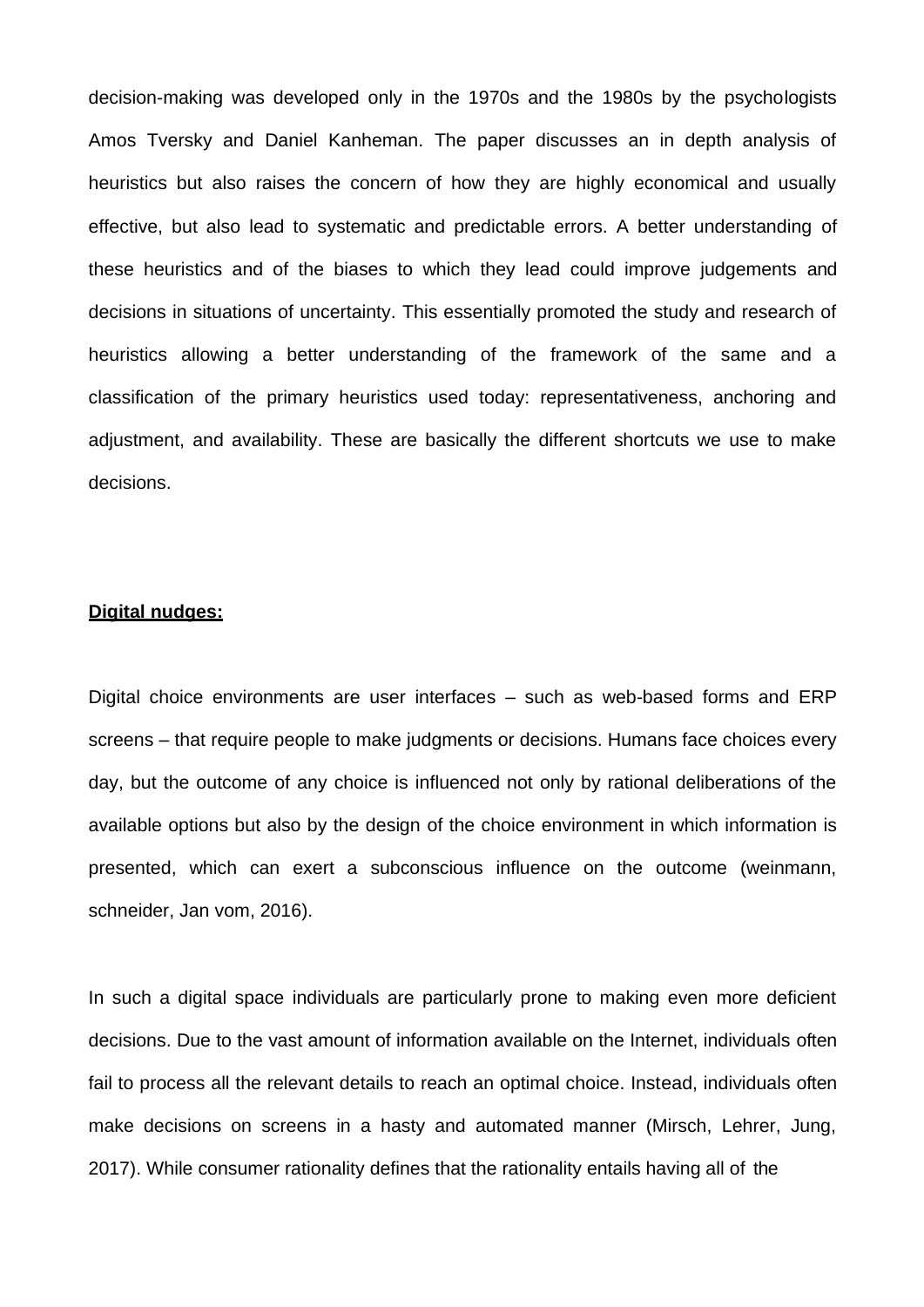information necessary to make a decision that results in maximum self interest, it doesn't take into account the lack of a human brain's capacity which hampers its ability to process all the information provided in order to make a decision that is most beneficial to them. For this reason, the abundance of information provided on the internet on subject matter but not which of all this information would benefit the individual the most, consumer behaviour online results in deficient decisions.

The advantage however lies in the fact that digital nudging becomes a lot more easy and effective as data collection for course correction becomes a lot more organised. Whether it is information about how long a consumer visits a particular tab of a firm's website, or the timings in which they open it during the day, all the information can be collected systematically and algorithms to analyse the same can be made online with ease. Examples of digital nudges include: personalized email that reminds someone to complete an enrollment form; a text from one team member to the rest of the group that shares the work goals the sender met that week and spurs the recipients to meet their goals (Dhar, Bailey, Mingardon, Tankersley, 2017).

#### **Influences of behavioural economics on digital nudging and consumer behaviour:**

People rely on a limited number of heuristic principles which reduce the complex tasks of assessing probabilities and predicting values to simpler judgmental operations. Using the understanding of these reductions in complexity we can analyse and design nudges best that take advantage of these heuristics to create a choice environment that best influences the consumer to perform the task that we, as the producer, want them to. Below is a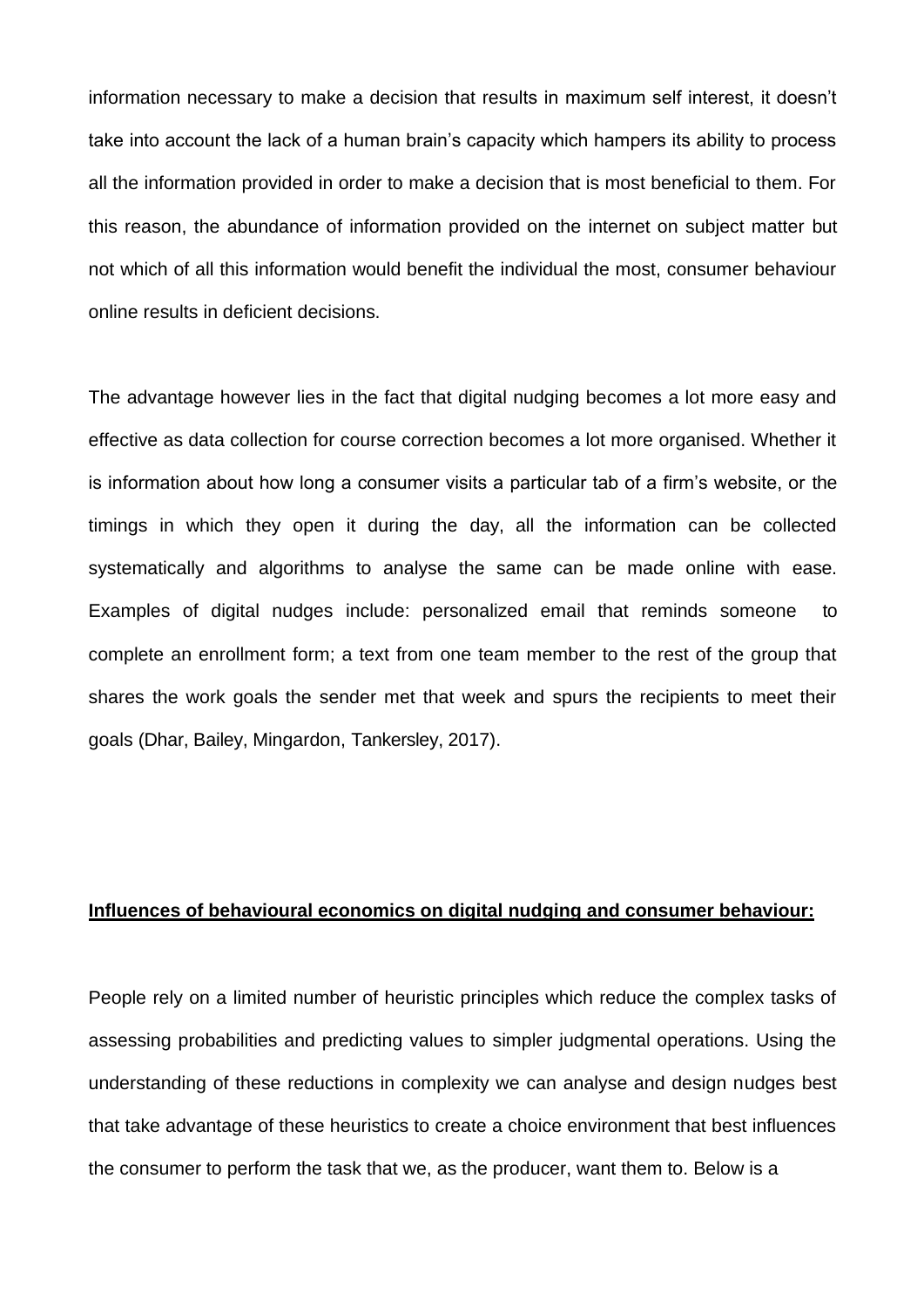discussion focused on the impact of each particular digital nudge in relation to a heuristic/ bias, that the nudge essentially takes advantage of.

**Price Priming and the anchoring bias**: Psychologists have found that people tend to make decisions largely based on the information that is first provided to them. Daniel Kanheman explains in a 1974 paper that people make estimates by starting from an initial value that is adjusted to yield the final answer. The knowledge of this bias, allows a digital company like amazon to be much more aware of the presentation of the data that is of most importance (according to them) to the consumer first.

A tangible shopping experience like that in an apple store, might hinder the ability of the firm to control the information first provided to you as the space that they control is small in the larger scheme of things. Amazon however has the ability to control the exact information first provided to you as soon as you open their website. Whether it is a bonanza offer (framing effect), or a testimonial from a celebrity, whatever it is that amazon feels should be the "anchor" for the decision that they want you to make, can be presented by them to you on a digital platform with ease.

Once you open a certain commodity that you want to purchase, Amazon is most likely to present to you the recommended retail price next to its own price (Charlton, 2021). This will highlight the disparity between the RRP and amazon's price for the commodity. That being the information first presented to one might make them register the fact that buying from amazon will be most beneficial to them, making them purchase it (what amazon wants to influence one to do).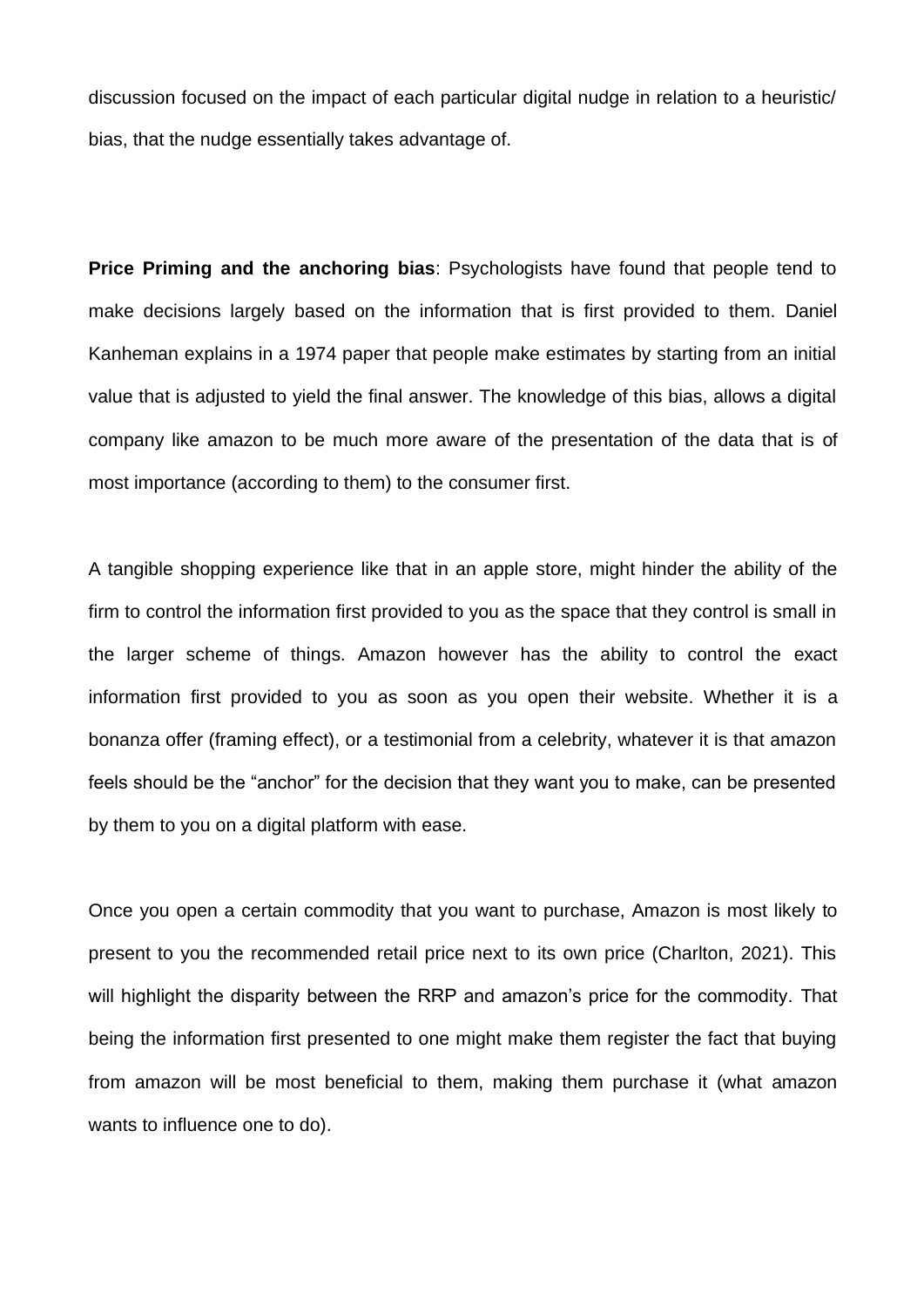Existing studies by "Taylor and Francis" put forths some compelling data from a research conducted to analyse the effects of priming (the studies analyse the impacts of semantic and numeric priming separately) , in specific, on consumer behaviour online. The process of semantic priming involves the prime and the target, which are usually from the same semantic category and share features. ... Semantic priming occurs because the prime activates related words or concepts, facilitating their later processing or recognition, whilst numeric priming uses the presentation of a number prior to a task requiring the individual to make a decision involving a number. Same semantics but different anchoring effects.

The study revealed that numeric priming had a small but significant effect on consumers' willingness to pay when the value of the product was unclear, but had no effect when products displayed a manufacturer's suggested retail price (MSRP) or a fixed selling price. Semantic priming had larger effects on willingness to pay and the effects were significant but smaller in the presence of an MSRP. Thus, the combination of numeric and semantic priming has a larger impact on consumers' willingness to pay (Dennis, 2020). This reinforces the important role that behavioural economics and the study of heuristics can have on the implementation of relevant nudges that result in most desirable outcomes.

**Bandwagon effect**: The bandwagon effect is the term used to describe the tendency for people to adopt certain behaviors, styles, or attitudes simply because others are doing so. It is a bias that doesn't have any rationality self-interest wise but rather adopts comfort as a factor of evaluation as the consumer assumes what everyone else chooses must be the best. Whilst advertisements and banners in tangible shops can present data on the large population percentages that buy their commodities from them, e-commerce allows companies to do a lot more than just that. It allows a consumer to read reviews of this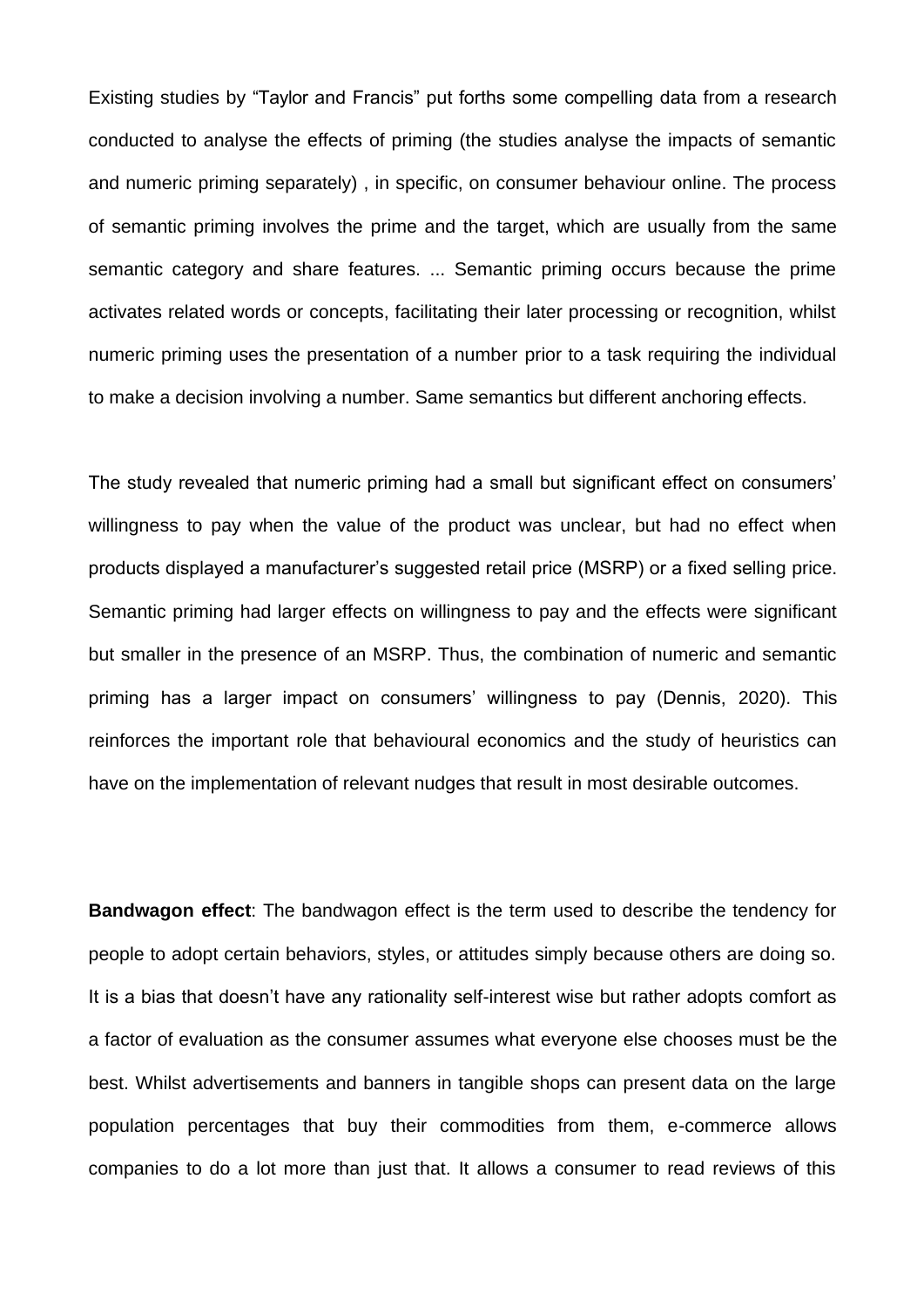majority that they are trusting, whilst also potentially being provided with infographic data highlighting the use many people have of a particular product. Many marketplace sites like Amazon and eBay use the bandwagon effect as a signal how popular an item is. To reward items that are hot sellers, Amazon increases the listing's ranking when someone searches for that item (foster, 2020). Credible industry experts, endorsements from celebrities, past customers, approval from a large group Friends and peers you know are a few nudges/ techniques that are used to induce the bandwagon effect.

This effect however also poses some consequences. History has shown that dangerous populist (sometimes fascist) movements are also driven by a snowballing uptake of political messages aimed at resonating with 'ordinary people.' Damaging movements are often enabled by the lack of critical thinking entailed by the bandwagon effect. It becomes a "majority wins" situation as opposed to an ethically evaluated decision made by active participation. How does this affect a consumer's behaviour in the e-commerce economy though? The fact remains that whilst online shopping and the e-commerce economy have made shopping a lot more convenient and enjoyable as an experience, it also highlights the nature of how fast information can travel (whether good or bad). The after effect of a bandwagon effect misuse by a company could largely affect the firm's reputation and potential sales. If consumers feel exploited by misrepresentation of numbers that outrightly take advantage of the bandwagon effect, trust - an important factor in consumer behaviour in the e-commerce economy, could be hampered with. A debate therefore rises on the ethics of not only the bandwagon effect, but also behavioural economics as a whole. A refutation to the lack of ethics argued by many on this topic is the concept of "libertarian paternalism". This is the idea that it is both possible and legitimate for private and public institutions to affect behavior while also respecting freedom of choice, as well as the implementation of that idea (wikipedia). It is a fine line however that must be respected in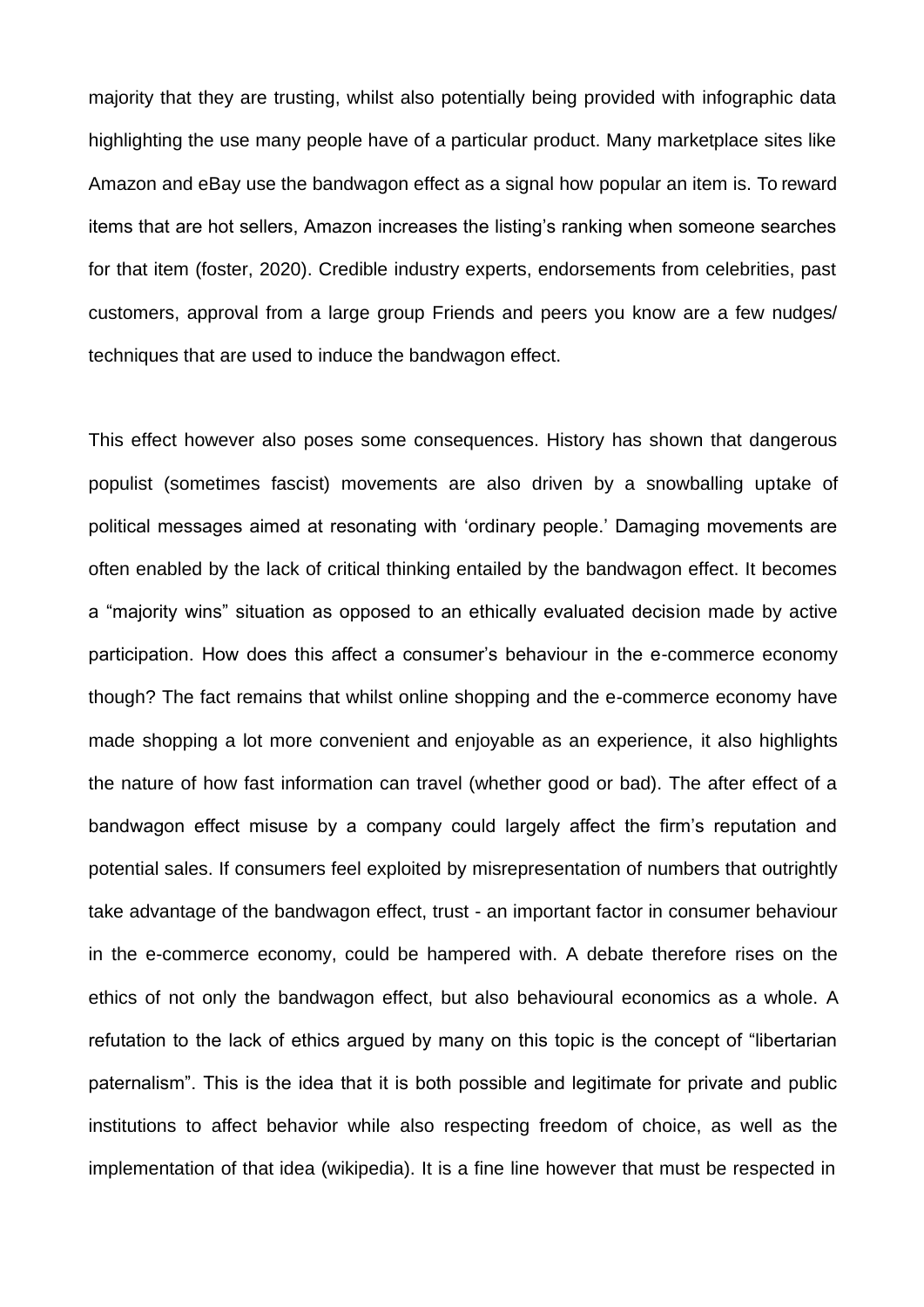between merely influencing and designing a choice environment as opposed to outright manipulating the choice of a consumer via means that **misrepresent** information as a whole to them. Therefore digital nudges like the usage of the "bandwagon effect" can very much be ethical and useful to consumers in reducing the brainload of processing so much and also enabling the firm/producer to get they want from the consumer, as long as it is used wisely and not crossing the line of misrepresentation of information, manipulating the psyche of the human brain in a way that contradicts the fundamentals of democracy. Choosing the most effective nudge involves trade-offs, however, because predicting the consequences of implementing certain nudges is not always possible ( weinmann, schneider, Jan vom, 20160).

**Availability Heuristic:** Individuals tend to judge probabilities of events based on the ease at which they can be recalled. Easily available and often or regularly occurring events are perceived as more likely than less present events, independent from real probabilities. When you are trying to make a decision, a number of related events or situations might immediately spring to the forefront of your thoughts. As a result, you might judge that those events are more frequent or probable than others. You give greater credence to this information and tend to overestimate the probability and likelihood of similar things happening in the future. When faced with a choice, we often lack the time or resources to investigate in greater depth. With the need for an immediate decision, the availability heuristic allows people to quickly arrive at a conclusion. Karlsson, Loewenstein, and Ariely (2008) A study showed that people are more likely to purchase insurance to protect themselves after a natural disaster they've just experienced than they are to purchase insurance on this type of disaster before it happens. Another example of how companies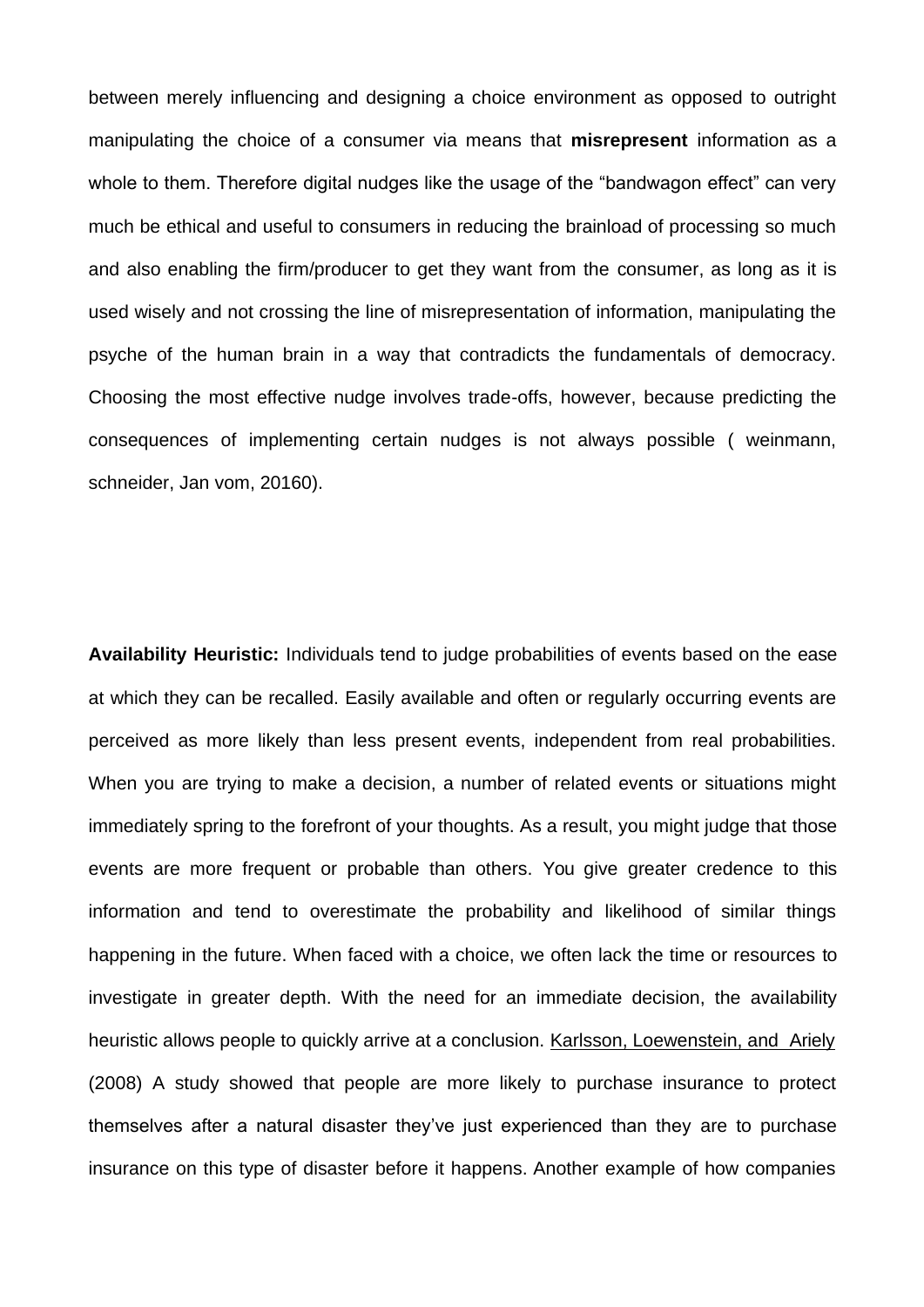use the availability heuristic is where lottery companies are employing the availability heuristic when they remind us of recent winners. We subsequently overestimate our own likelihood of winning and divert money towards the purchase of lottery tickets (Gearon, 2018). Even investments in cryptocurrency, NBA shots, or anything trendy or popular that is proven successful suddenly by a boom in a short period of time, seem attractive to most consumers who lack the complete information and awareness necessary to be able to successfully gain out of these devices. It is nothing but a form of FOMO (fear of missing out), that manifests itself by inducing the belief that this new found success is a gold mine that must be tapped, and that they would gain the exact same out of the investments as the previous people did. As the "Psychology of Money'' by Morgan housel famously highlights the fact that personal monetary experiences largely affect choices we make, digital nudges like the availability heuristic often contradict this by providing information in a well designed choice environment influencing one to make any decision, not just monetary, tone deafly on the basis of others' experiences. This again could be a shortcoming of the use of the availability heuristic, making consumers indulge in decisions that may not necessarily work well for them.

#### **Representativeness heuristic bias:**

This bias occurs when the similarity of objects or events confuses people's thinking regarding the probability of an outcome. People frequently make the mistake of believing that two similar things or events are more closely correlated than they actually are. Examples of this include: In financial markets, representative bias is when investors automatically assume that good companies make good investments. However, that is not necessarily the case. A company may be excellent at their own business, but a poor judge of other businesses. This bias is extremely different from the three previously discussed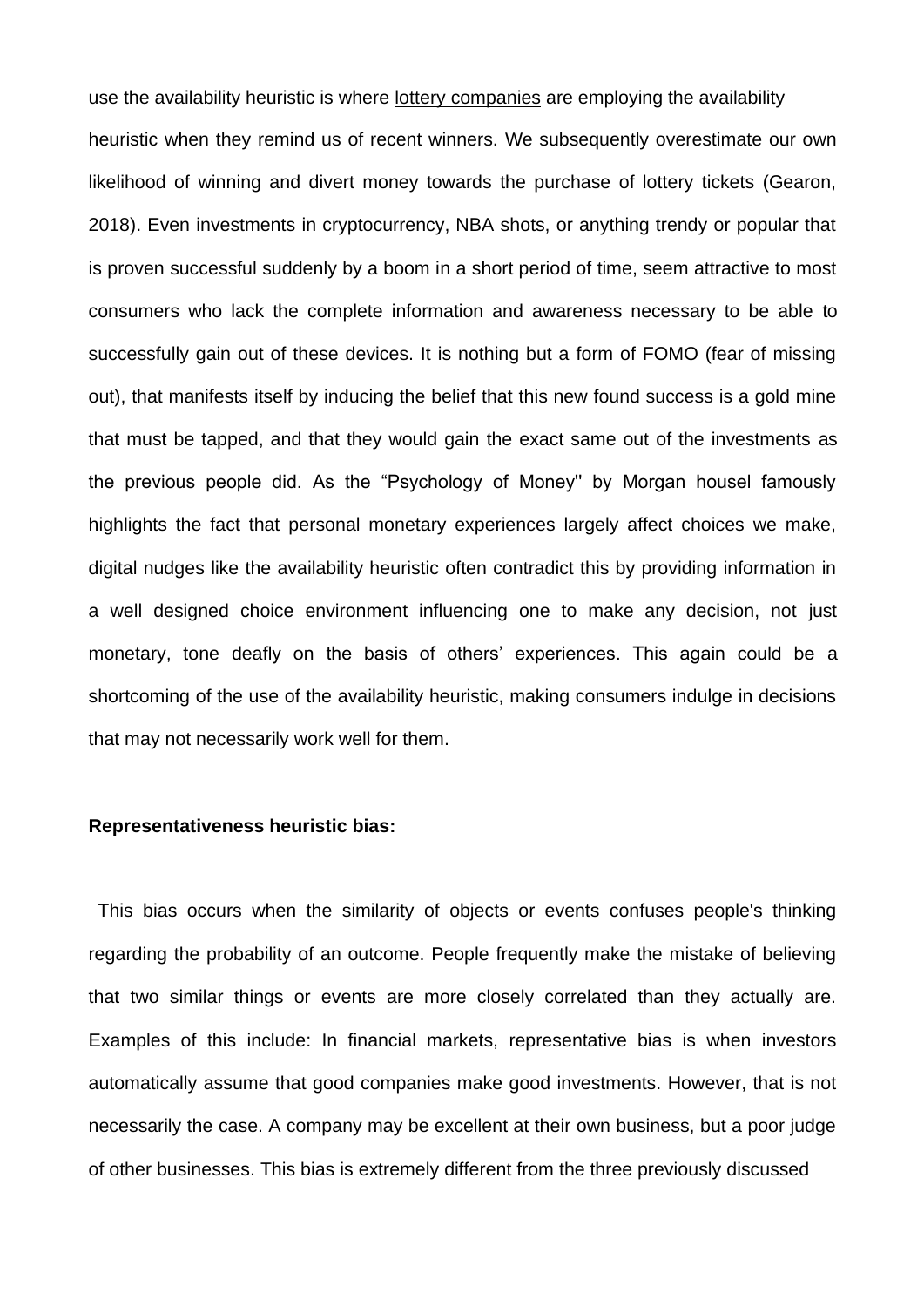biases as this isn't necessarily a reflection of the design of the choice environment but rather an irrational assumption made by the consumer himself. The fact is however that the knowledge of this could then lead to a nudge created or a choice environment designed to intentionally make the consumer see correlations in a place where it doesn't exist. This nudge therefore like all other nudges is a result of a bias and is not the causation for a bias itself. It is merely an **enhancer of a pre-existing bias/heuristic.**

More studies and internet articles reveal the consumer aspect of this bias and how it can be fatal to consumer choices as they have previously led to various irrational decisions. The employment of this heuristic therefore, with increasing information on how consumers should avoid falling prey to it) are of more often that not less used.

An online survey (Qualtrics; distributed via Amazon MTurk) with a food categorisation task was used to examine whether consumers indeed use the Representativeness Heuristic when making judgments on the sustainability of food products, and to determine the key product and personal characteristics that might influence this categorisation. The survey was completed by 193 UK participants who were asked to categorise 40 images of food products, from three different food groups: fruits and vegetables, dairy products, mueslis and granolas e totalling 7720 decision outcomes (sustainable vs. not sustainable vs. 'unsure'). A probit regression revealed that product packaging featuring the word 'British', a farm reference, or absence of packaging significantly increased consumers' perceived sustainability, whereas green coloured packaging decreased it. Consumers' environmental awareness had a significant negative influence on perceived product sustainability. Importantly, these influences varied across different food groups, however, product price had no significant effect on perceived sustainability in any of the food groups. The findings imply that consumers use the representativeness heuristic when purchasing food, and this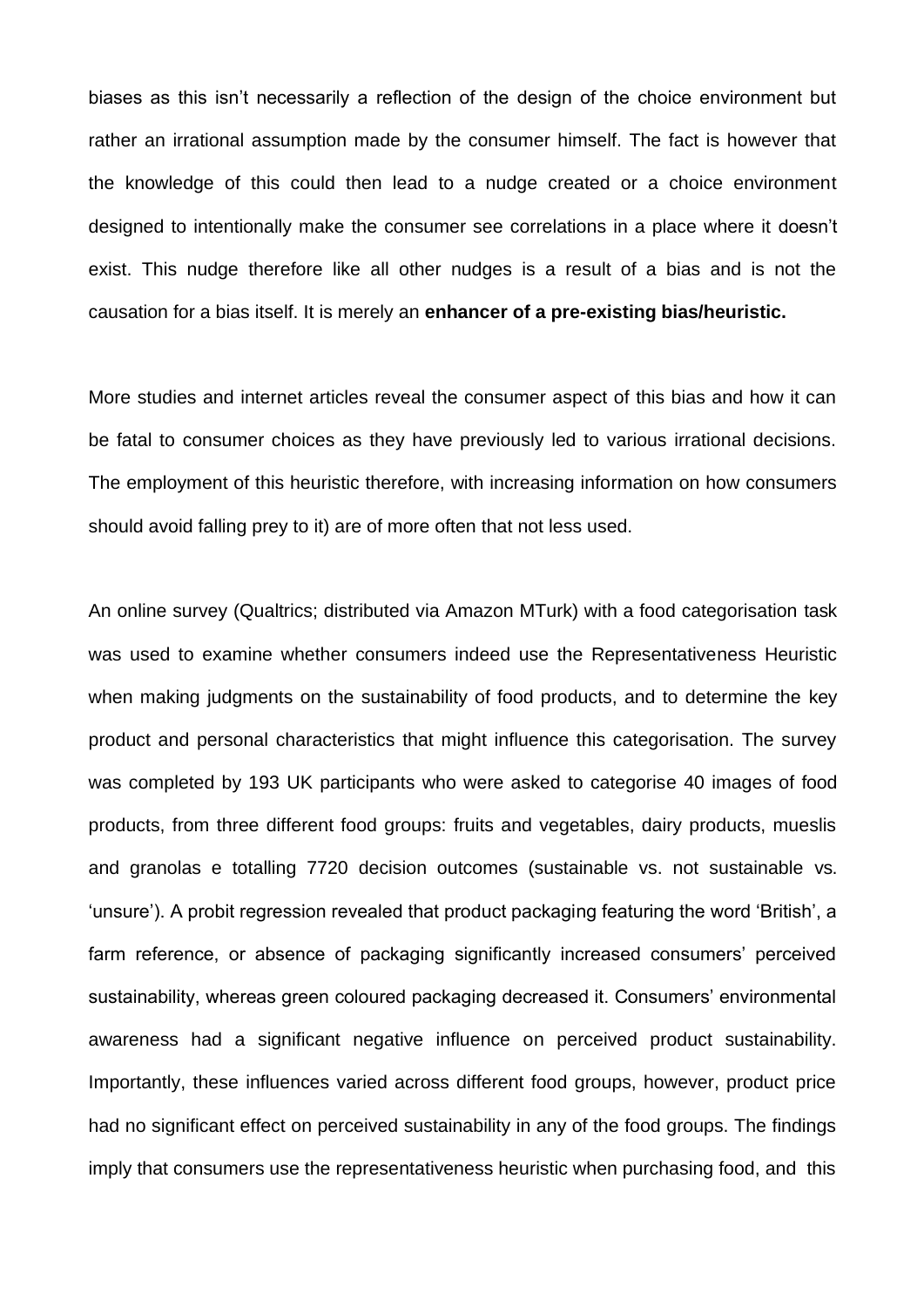may lead to erroneous judgments about a product's sustainability based on irrelevant cues, such as the colour of packaging (Becker, Panzone, 2020).

This is a thought provoking case study that shows the detrimental effects of using a representative bias even on a globally important issue like the knowledge of sustainability and the appropriate use of the same. The implementation of safe nudges therefore has a lot of room for study and research as those could result in allowing firms and producers to raise revenue and sales without affecting important things like perceptions of sustainability etc.

# **Conclusion**

Overall it can be seen that the study of behavioural economics has led to the formation of various nudges, in this context, digital specifically. This allows producers and firms to gain a large insight into the underlying psychology that they can eventually use to design effective choice environments whilst also maintaining integrity in their way of doing so. Behavioural economics and the study of the concepts that make it like: Nudges, the nudge theory, heuristics, can all be seen via this paper to be highly effective in improving the understanding of online consumer behaviour in this increasingly digitised world.

Leading e-commerce companies like Amazon, Flipkart, and various others are seen to implement these digital nudges employed by the in depth study of heuristics and biases that highlight cognitive shortcuts that human brains make use of in the wake of overconsumption of scattered information. Whether it is the use of the anchoring effect, bandwagon effect, or the availability heuristic, all these ecommerce companies are driving up their sales day by day by the implementation of these vital tools.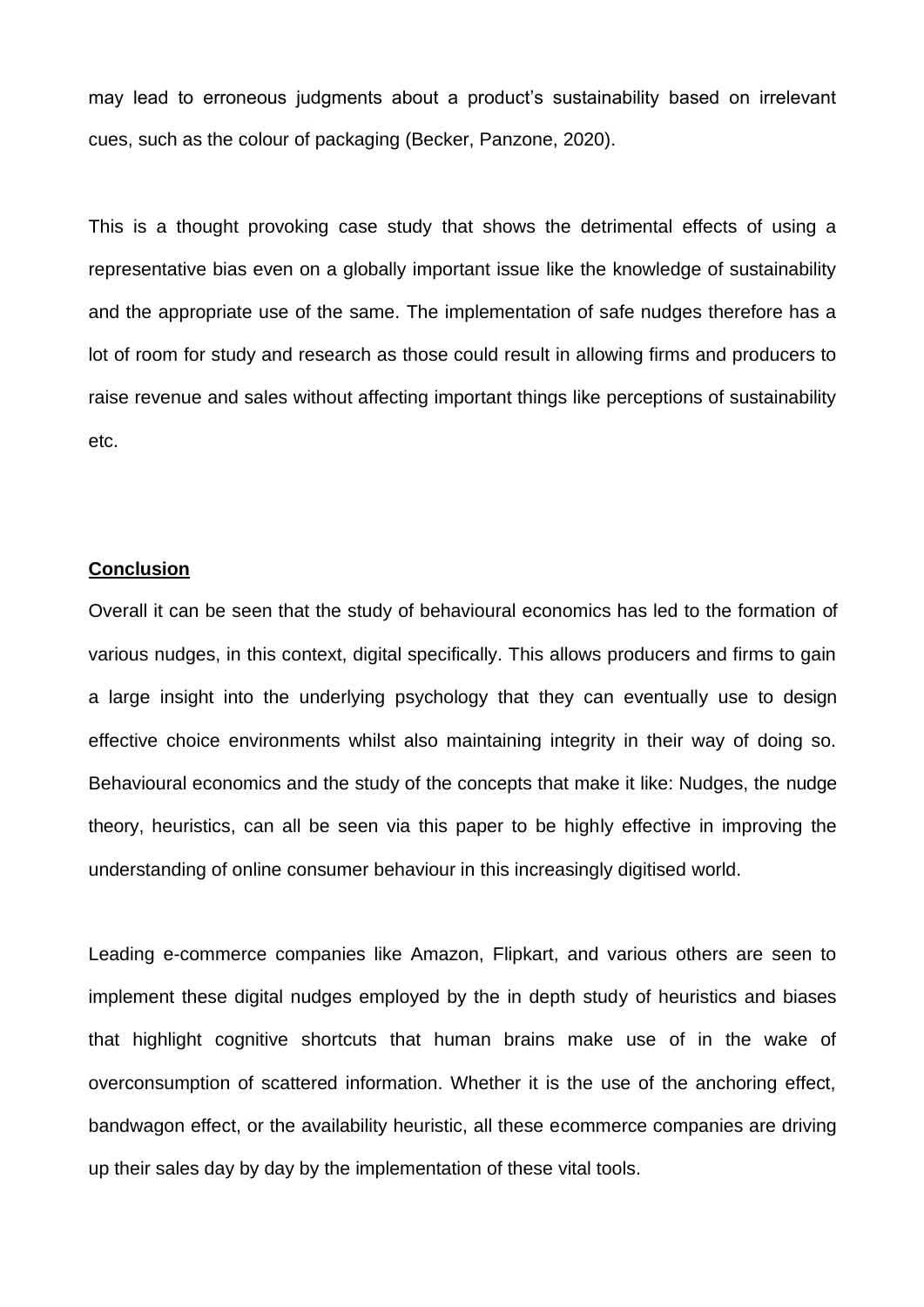The consideration of the ethicality and provision of libertarion paternalism is of utmost importance as it is capable of massively impacting the reputation of companies that employ digital nudges as they can largely affect trust that consumers place in these well established companies. With the increasing study of the relatively new concept of behavioural economics and digital nudging as a whole, more developments and research could heed to an even better understanding of the design of choice environments and nudges, improving the game of e-commerce companies largely.

## **References:**

- 1. W.K. (2020, September 28). *Behavioral Economics*. Investopedia. https:// [www.investopedia.com/terms/b/behavioraleconomics.asp](http://www.investopedia.com/terms/b/behavioraleconomics.asp)
- 2. *The rise of behavioural economics*. (2017, November 7). Nature Human Behaviour. https:/[/www.nature.com/articles/s41562-017-0252-9#citeas](http://www.nature.com/articles/s41562-017-0252-9#citeas)
- 3. Bloomenthal, A. (2020, November 24). *Electronic Commerce (e-commerce)*. Investopedia. https:/[/www.investopedia.com/terms/e/ecommerce.asp](http://www.investopedia.com/terms/e/ecommerce.asp)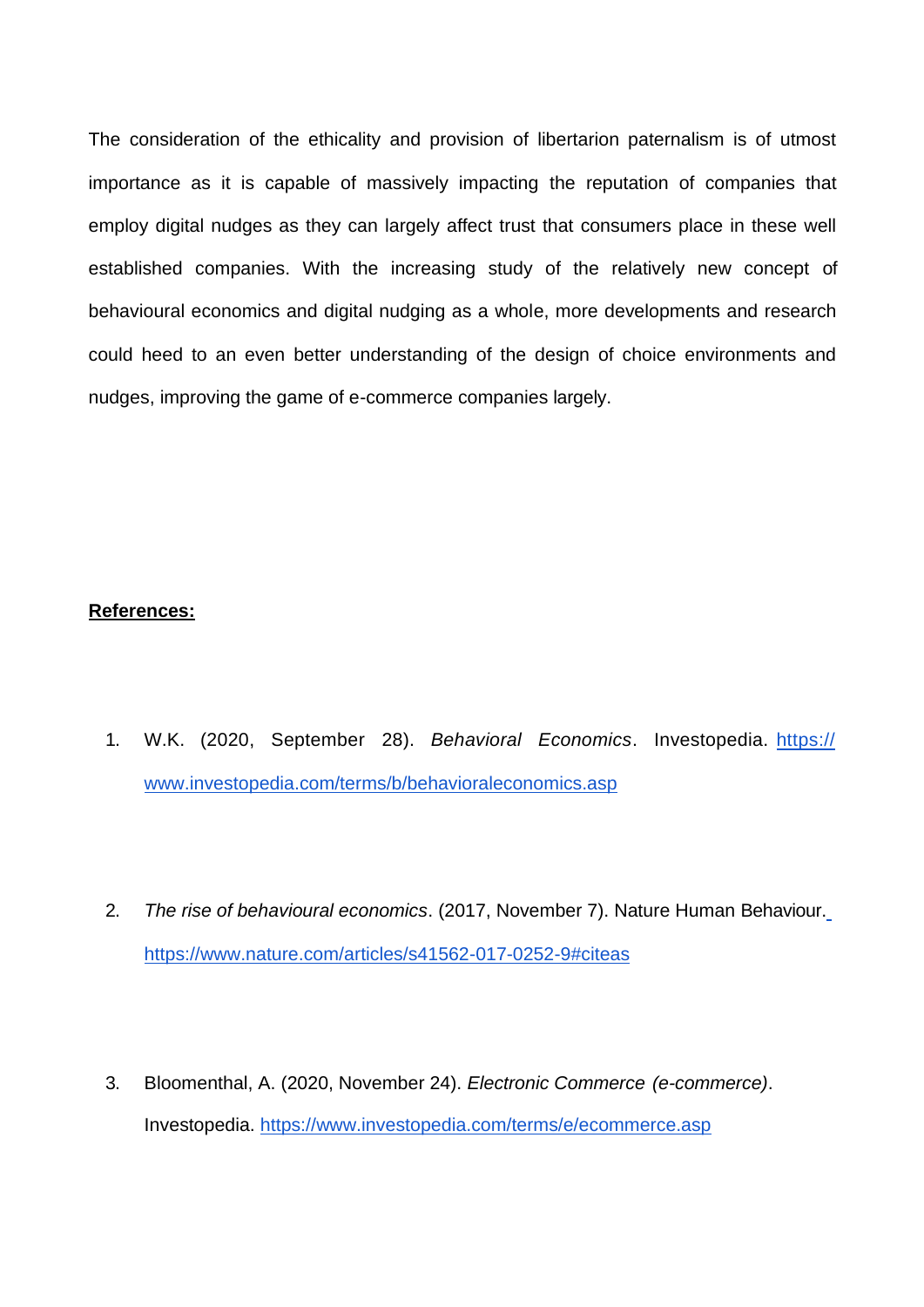- 4. Young, J. (2021, April 26). *global online sales reach nearly \$4.29 trillion in 2020*. Digital commerce 360. https://www.digitalcommerce360.com/article/globalecommerce-sales/
- 5. Loewenstein, G. F., Weber, E. U., Hsee, C. K., & Welch, N. (2001). Risk as feelings. *Psychological bulletin, 127(2), 267-286. https://doi.org/* 10.1037/0033-2909.127.2.267

- 6. Weinmann, M., Schneider, C., & Brocke, J. V. (2016, October 3). *Digital Nudging*. Springer Link. https://link.springer.com/article/10.1007/s12599-016-0453-1
- 7. Kesseli, S. (2021). *Detecting the effect of digital nudges on customer response in ecommerce environment*. Aalto University. https://aaltodoc.aalto.fi/handle/ 123456789/108065
- 8. Mirsch, T., Lehrer, C., & Jung, R. (2017). Digital Nudging: Altering User Behavior in Digital Environments. In *Proceedings of the 13th International Conference on Wirtschaftsinformatik (WI) 2017* (pp. 634-648). Association for Information Systems. AIS Electronic Library (AISeL). http://aisel.aisnet.org/cgi/viewcontent.cgi?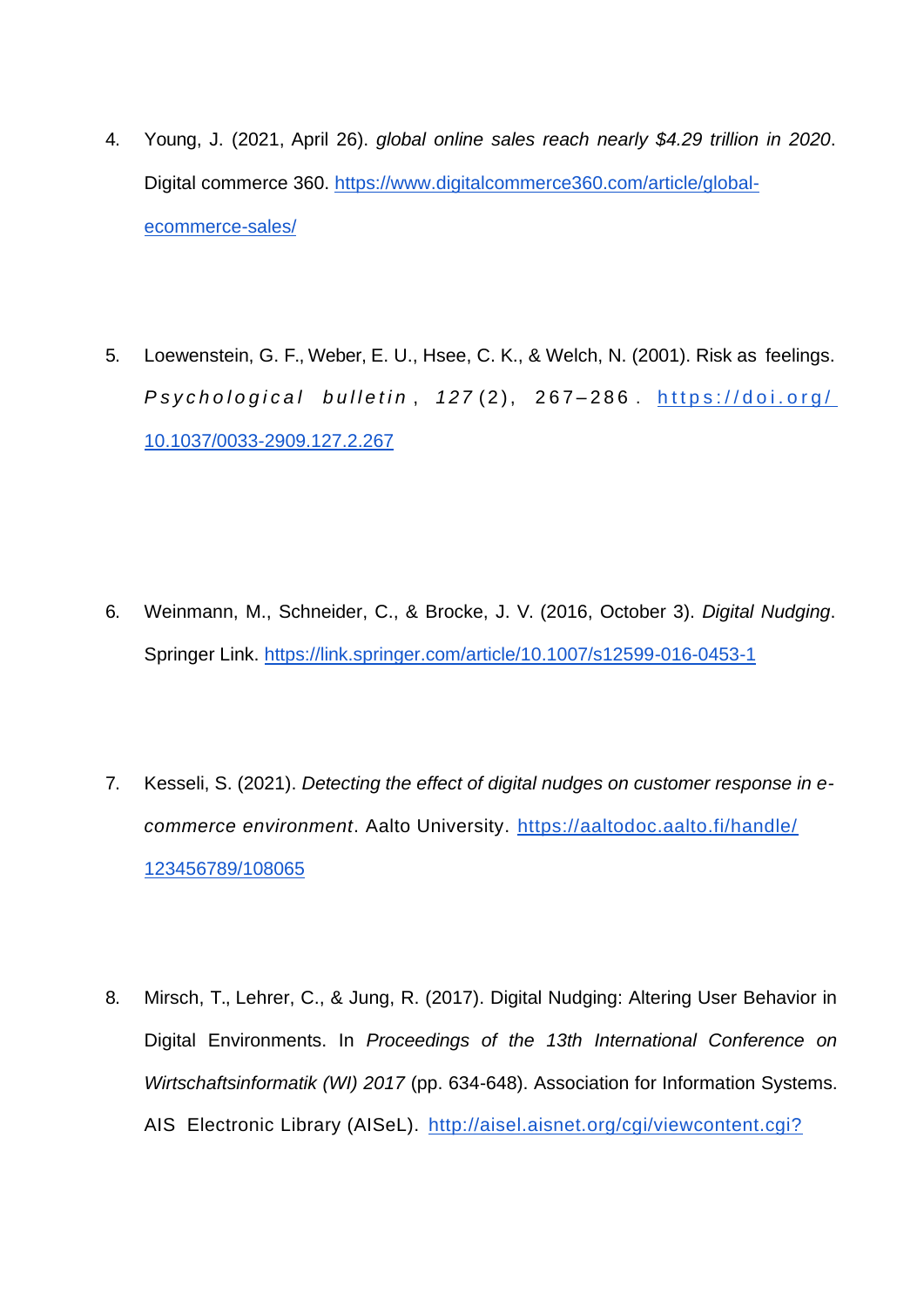- 9. Charlton, G. (2017, May 31). *How amazon uses psychology to drive sales*. Sale Cycle. https://www.salecycle.com/blog/strategies/how-amazon-uses-psychology-todrive-sales/
- 10. Dennis, A. R. (2020, March 1). *Digital Nudging: Numeric and Semantic Priming in E-Commerce*. Taylor and Francis. https://www.tandfonline.com/doi/abs/ 10.1080/07421222.2019.1705505
- 11. Foster, H. (2020, December 17). *What Is the Bandwagon Effect? How Does the Bandwagon Effect Apply to Marketing?* Growth Ramp. https://www.growthramp.io/ articles/bandwagon-effect
- 12. Hertwig, R. (2002). *heursitics*. Science Direct. https://www.sciencedirect.com/topics/ social-sciences/heuristics
- 13. Campo, C. D., Pauser, S., Steiner, E., & Vetschera, R. (2016). *Decision making styles and the use of heuristics in decision making*. Springer Link. https:// link.springer.com/article/10.1007/s11573-016-0811-y